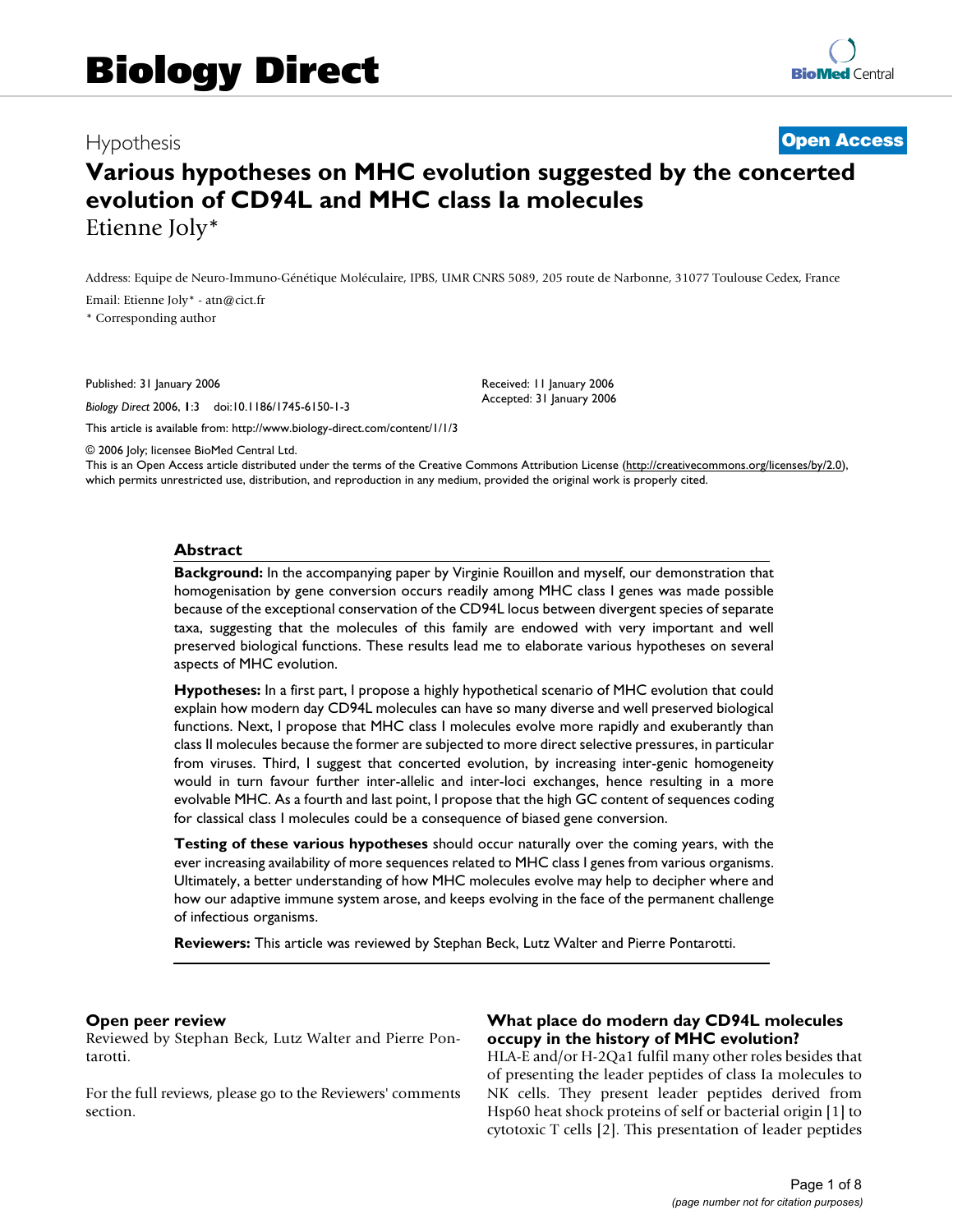from Hsps to NK cells has also been proposed to play a role in stress surveillance [3]. HLA-E also presents peptides derived from viruses [4] or bacteria [5] to CD8+ cytotoxic T cells and to NKT cells [6], and H-2Qa1 aids the resistance of mice to *Salmonella* infection by presenting antigens to  $\gamma\delta$  T cells [7] and regulates the activity of CD8 regulatory T cells [8]. The capacity of CD94L molecules to fulfil so many functions suggests that they have probably been around for a very long time. Yet, despite the daily increase in availability of additional sequences from various species, we have failed to identify clear homologues of the modern day CD94L found in rodents and primates in animals from other orders, including in the complete dog genome. This would tend to suggest that an ancestral CD94L molecule arose in a rodent-primate ancestor that lived after the divergence of the Euarchontoglires (a clade that includes primates and rodents) from the laurasiatheria (comprising carnivores, ongulate herbivores and bats)[18].

Here, I would like to present a highly hypothetical scenario of MHC evolution that could explain how the CD94L molecules found in rodents and mammals today are endowed with so many diverse functions. This scenario is based on the recent discovery of a molecule related to CD94 in a urochordate, [9], which lends support to the view that some sort of NK cells (with their receptors) existed before adaptive lymphocytes.

Around 800 million years ago, there lived the ancestor of urochordates (sea squirts), and cephalochordates (Amphioxus, or lancelets, small eel-like sea-dwelling life forms with an unsegmented backbone). In its turn, 50 million years later, the ancestor of vertebrate fish would evolve from the ancestor of cephalochordates. In this urochordate-cephalochordate ancestor, I propose that the ancestor of MHC molecules presented hydrophobic peptides (including leader peptides of self and non-self origin) to an ancestral CD94 receptor, with a role in stress and/or danger detection. Consistent with this, Flajnik *et al.* have previously proposed that ancestral MHC molecule(s) derived from heat shock proteins (Hsp) [10], which have particularly high affinities for hydrophobic peptides. Although the proposal by Flajnik *et al.* was based on tenuous sequence homologies, and later elucidation of an Hsp crystal structure [11] revealed that Hsps and MHC molecules bind to peptides in very different fashions, this type of hypothesis remains interesting, if only because Hsps do behave as danger signals when they are released in the extracellular milieu, in line with a recent hypothesis regarding the hydrophobic nature of danger signals [12].

Vertebrates arose around 750 million years ago, in the form of jawless fish, of which lampreys and hagfishes are modern day representatives. The discovery of an invariable TCR-like molecule in sea lamprey suggests that this type of molecule had already evolved by then [13]. The ligand(s) of this prototypic TCR has yet to be identified, and it will also be particularly interesting to find out if jawless fish express CD94-like receptor molecules. For our imagined scenario, I envisage that the ancestors of MHC molecules started presenting hydrophobic peptides to a TCR-like protein and to the CD94-like invariable receptors as part of an innate immune system geared at detecting stress and/or danger.

Lampreys have recently been shown to possess an adaptive immune system [14,15]. The variable receptors expressed by lamprey lymphocytes are, however, not related to TCRs or to any other members of the immunoglobulin superfamily, but are based on somatic genomic recombinations of fragments coding for leucinerich repeats. The appearance of a segmented spinal chord apparently correlated somehow with a much-increased need for an adaptive immune system, and the striking dichotomy between the adaptive immune system of jawless and jawed vertebrates provides a very good example of what I would call convergent evolution, i.e. the development of similar functions through two clearly independent evolutionary pathways. Another good example of convergent evolution is the acquisition of flight in bats, birds and butterflies.

Jawed vertebrates appeared around 500 million years ago and, with them, the complete adaptive immune system that can be found in all gnathostomes from mammals to cartilaginous fish (sharks). One of the more challenging current enigmas for evolutionary immunogeneticists is to understand this evolutionary leap which took place in the ancestor of jawed vertebrates and led to an adaptive immune system complete with recombination-activating genes (RAG), immunoglobulins, hypervariable TCRs, and their functional partners, the MHC class I and class II molecules [16,17]. It is interesting to note that *en bloc* genome duplications apparently occurred both between protochordates and vertebrates, and also between jawless and jawed vertebrates [16]. I envisage that, in ancestral jawed fish, as TCRs became variable because of newly evolved RAG genes, their ancestral function to detect danger signals could have quickly evolved towards the recognition of ligands more diverse than hydrophobic peptides presented by proteins related to heat shock proteins. To favour the diversification of the antigens presented, combining a hydrophobic peptide binding site to an immunoglobulin domain (the α3 domain) would have resulted in the structure found today in MHC class I molecules.

MHC molecules encoded by individual loci derived from duplication would then have become available to co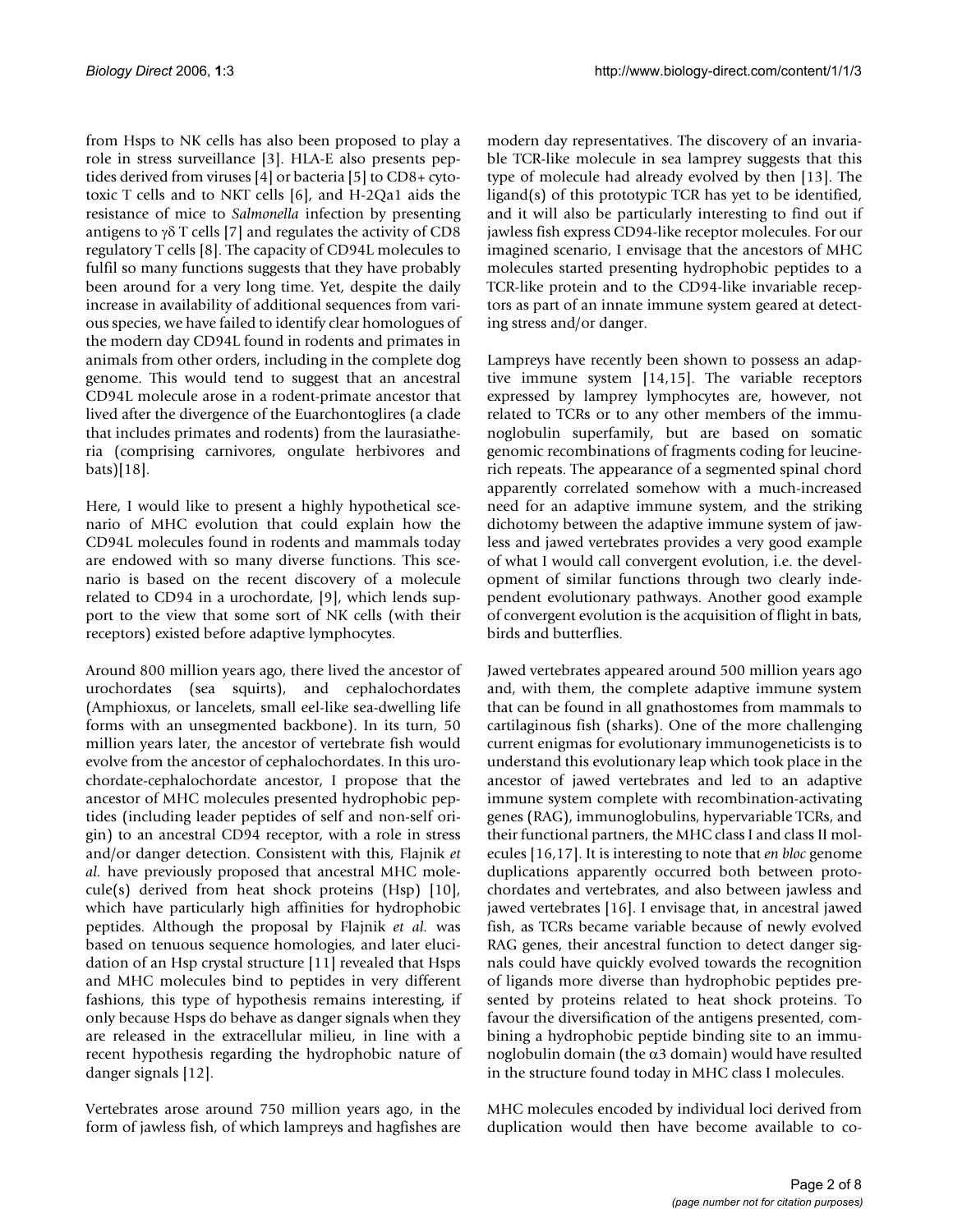evolve with certain lymphocytes' receptors, most probably various forms of γδ TCRs. The subsequent appearance of αβ TCRs gave rise to a further diversity of receptors, matched by the appearance of MHC class Ia molecules, with two levels of diversity: degenerate binding motifs, and heterogeneity in the population.

Much later, in a rodent-primate ancestor that lived after the divergence of the Euarchontoglires, a new function arose in NK cells to ensure the maintenance of expression of MHC class Ia molecules via presentation of their leader peptides by CD94L molecules. This was achieved by virtue of a heterodimeric receptor combining the capacity of CD94 to detect hydrophobic peptides, and that of NKG2 molecules to bind certain MHC molecules expressed when cellular stress levels rise [19]. This binding function of CD94-NKG2 heterodimeric receptors to an MHC class Ib molecule presenting the class Ia leader peptides must represent a sufficient selective advantage to have been conserved over the 90 million years since the rodent/primate split. Form this, I would predict that CD94L molecules are likely to be identified in lagomorphs and lemurs since these two taxa split respectively from rodents and from other primates after the primate-rodent separation [18].

The elaborate process by which NK cells survey whether or not cells express the leader peptides of MHC class Ia molecules is quite amazing from an evolutionary point of view. The sequence of events described above explains how this could have arisen by small incremental evolutionary steps, in true Darwinian fashion [20]. In addition, this scenario would explain how modern day CD94L molecules come to have so many diverse functions, most of them related to those of ancestral MHC molecules presenting hydrophobic, danger-related peptides, from which they would be direct descendants.

## **Why do MHC class I molecules evolve faster than class II ?**

A general observation from comparing MHCs from different species is that the evolution of MHC class I molecules is much more rapid and exuberant than that of their class II counterparts. This is relatively easy to reconcile with the concept that MHC evolution is mostly driven by pressures imposed by infectious pathogens such as rapidly evolving viruses. Indeed, if a mutated virus acquires that capacity to evade or block MHC class I antigen presentation, the progeny of that virus will have an immediate advantage over the viruses infecting the adjacent cells. If the evasion mechanism concerns class II presentation, however, virions arising will still carry epitopes for TCR recognition by CTLs, and antigen presentation and local inflammation will still be taking place because the infection with unmutated viruses will still be happening in adjacent cells. The advantage of mutated pathogens having acquired the means to evade class II presentation will therefore only become effective if and when they reach new sites of infection, either in a separate host, or possibly at a separate site of the same host. It is therefore of no surprise that the vast majority of viral genes that can block antigen presentation target the class I pathway [21,22]. The direct consequence of this is that MHC class I molecules must be subjected to very intense selective pressures, which can in turn explain why they evolve faster than MHC class II molecules, and, for that matter, much faster than any other genes in the vertebrate kingdom.

## **Concerted evolution, genomic organisation and evolvable MHCs**

In our accompanying paper, we have shown that gene homogenisation, through repeated events of gene conversion, can contribute significantly to the relatedness of separate MHC class I loci within species, and we have proposed that this may favour the co-evolution of MHC class I molecules and of other protein involved in antigen presentation. Here, I would like to propose that, in a roundabout kind of way, the MHC region could have evolved to promote the evolvability of the genes within it, by favouring frequent interallelic and intergenic gene conversion. This concept of 'evolvability' as a selectable trait has recently been validated mathematically by Earl and Deem [23].

The two main factors that favour the occurrence of gene conversion between two sequences are their genomic proximity [24], and their degree of sequence homology. If we consider that the evolvability of MHC molecules could represent a selective advantage at the population level, we then see that carrying a set of genes that are prone to undergo gene conversion with one another could provide such an advantage to a given species. In most vertebrates, virtually all genes coding for MHC molecules are found within this one region defined as the MHC. The raison d'être of this situation may be to promote the occurrence of inter-genic gene conversion, thereby providing a set of genes that are particularly prone to evolve under the selective pressures imposed by pathogens.

For certain MHC molecules presenting invariable antigens, however, the tendency of the loci within the MHC to undergo frequent gene conversion with their neighbours could be disadvantageous. For example, CD1 molecules, which present invariable lipid antigens, are encoded outside the MHC in mammals, but within the MHC in chicken [25,26]. This suggests that CD1 genes may have initially been within the MHC, but that in Mammals, the CD1 loci may have 'moved out' of the MHC so as not to undergo concerted evolution with their MHC-encoded counterparts. If this scenario turns out to be true, it would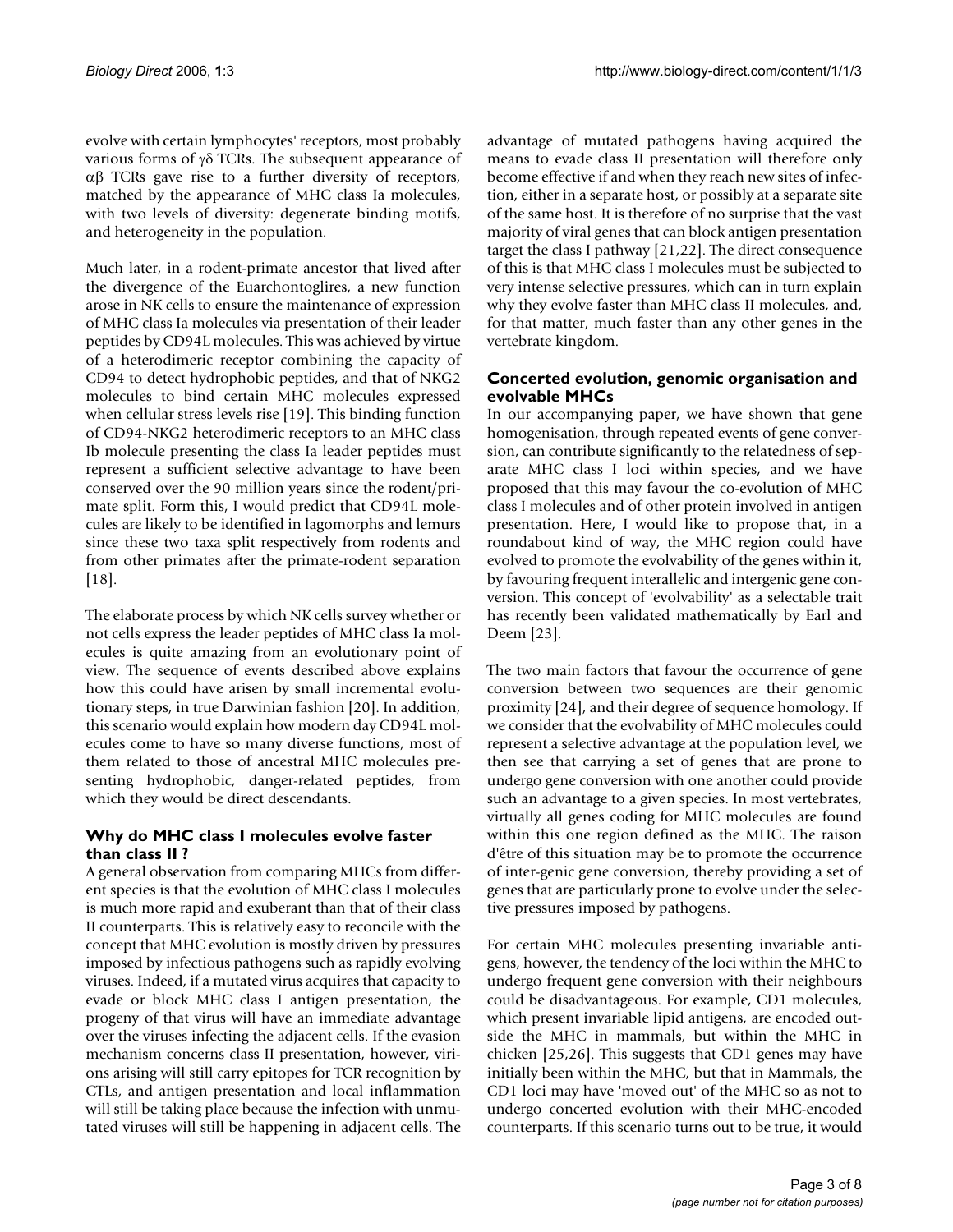bring strong support to the view that concerted evolution of sequences within the MHC contribute very actively to the shaping of MHC molecules. There are, however, at least two other possible scenarios to explain this difference found in the location of CD1 genes outside the MHC in mammals and close to it in chicken. First, as suggested by large scale analyses of whole genomic regions, the MHC and the region carrying the CD1 loci (1q21-q25) may have arisen via whole chromosomal duplications [16,27]. If this were the case, the finding of the CD1 loci within the chicken MHC suggests that those would have later been rejoined with their classical counterparts. Yet another possibility (suggested by Jim Kaufman) is that both types of loci could have existed in the ancestral MHC, but that, after duplication of the whole region, CD1 and classical MHC loci were conserved on the same chromosome in the lineage leading to chickens, but individually on the two separate chromosomes in the lineage leading to mammals. Regarding these various hypotheses, it will be interesting to find out if CD1 loci are also adjacent to MHC class I loci in other bird species, and to look for signs of concerted evolution between the MHC class I and CD1 loci in chicken and in other bird lineages.

As mentioned earlier, the occurrence of gene conversion between two DNA sequences also depends greatly on their degree of similarity. By ensuring the maintenance of a high degree of sequence homology between the various MHC loci within the region, frequent intergenic gene conversion would favour the occurrence of further conversion events, thereby conferring a selective advantage in terms of evolvability of MHC genes without needing a direct selective advantage in terms of expressed proteins. This could explain the existence and maintenance of so many pseudogenes sequences within most mammalian MHC regions, and the intra-locus homogenisation reported for introns of the HLA-A locus [28]. A rapid comparison of the HLA-E introns found them to be much more closely related to those of HLA-A than to those of H2-Qa1 and RT-BM1 (data not shown). This observation can be seen as further evidence for the extensive occurrence of intergenic homogenisation within the MHC, even outside of the coding regions.

Selection for high evolvability probably contributes significantly to the shaping of the MHC region, perhaps even as much as pathogen-driven evolution. The maintenance of pseudogene sequences, and of a certain homogeneity of the coding and non-coding sequences are both factors that would favour evolvability, and this dimension certainly adds to the complexity of MHC evolution. The overall picture we come to from the above discussion is one of balance between homogeneity and heterogeneity among the sequences of MHC molecules, with this balance being tuned towards evolvability.

## **GC content as a stigma of frequent gene conversion events**

As a last point of discussion, I would like to offer a potential explanation for the long standing observation that the genes coding for MHC molecules have very high GC contents, especially the sequences coding for the PBR residues of class Ia molecules [29]. According to recent reports, the direction of gene conversion is naturally biased to favour the maintenance of GC rich sequences. This bias has been proposed to counter the natural tendency of cytosine residues to mutate spontaneously into thymidine [30,31].

Biased gene conversion, which explains the high GC content of the histone and rRNA genes [30,31], may also be relevant to many other multigene families in mammals, such as insulin-like growth factors [32], polyubiquitins [33], early growth response proteins, EGR [34], protocadherins [35], Hsp70s [36] and olfactory receptors [37], as well as for certain amylase genes in Drosophila [38], and the genes of certain plant enzymes [39]. Finally, biased gene conversion towards GC has recently been proposed to play a role in the evolution of sex [40].

In the genes coding for MHC molecules, and particularly those coding for class Ia molecules, the functional new alleles resulting from events of gene conversion will be selected for by the constant pressure of pathogens, and this process could therefore account for their high GC content.

## **Conclusion**

*"By selecting for ever- more-devious parasites, the immune system is the cause of its own necessity."* Stephen Hedrick, 2004.

In a very nice and thought-provoking essay [41], Stephen Hedrick thus summarised his views that our immune system is far from providing an ultimate and perfect answer to the permanent challenge of infectious pathogens. Rather, he pictured the adaptive immune system as a costly and imperfect, yet indispensable, system that can never win the race against the replicative and adaptive powers of micro-organisms.

In the ancestral life forms that gave rise to all vertebrates, an adaptive immune system must, however, have conferred such a significant selective advantage that nature came up twice independently with adaptive ways to counter the capacity of infectious pathogens to evolve at striking speed. On the one hand, in the ancestor of jawless fish, an adaptive immune system arose that was based on variable lymphocyte receptors generated by somatic recombination of modules coding for leucine rich repeats [15]. On the other hand, in the ancestors to all jawed vertebrates, evolution quite rapidly gave rise to a 'canonical' adaptive immune system, complete with rag genes, T cells,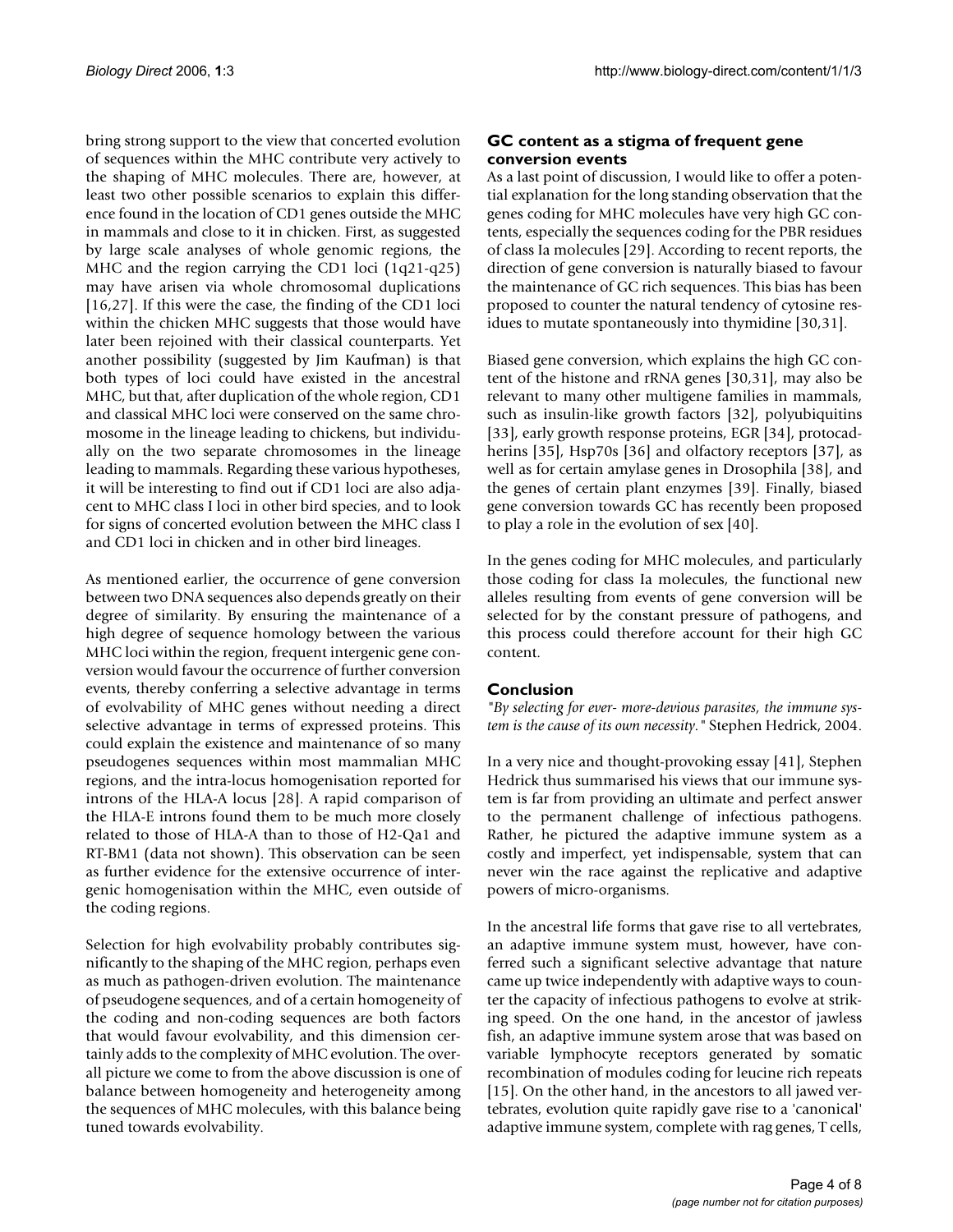B cells and an MHC region coding for both Class I and class II molecules. From what has been discussed above, we can envisage that this adaptive character of our immune system may not only have been selected to provide individuals with adaptive responses based on somatic mutations. Rather, in a further elaboration, the genomic proximity of MHC genes within the MHC region may be providing the means for a more evolvable MHC, resulting in an adaptibility of the genes that would not be immediately beneficial for individuals, but would be advantageous for species, at the level of whole populations.

## **Reviewers' comments** *Reviewer's report 1*

#### *Stephan Beck*

In their manuscript Joly and Rouillon report new evidence for the hypothesis that MHC class I genes undergo concerted evolution through gene conversion (e.g. nonhomologous recombination). In support, they analysed 8 classical class I genes (termed class Ia) and 8 non-classical class I genes (termed class Ib) from primates and rodents with focus on three class Ib genes to which they refer to as CD94L family (human HLA-E, mouse H2-Qa1 and rat RT-BM1). The results are comprehensively discussed within the context of various relevant hypotheses, which adds a review-like flavour and greatly enhances the appeal of the manuscript.

Although some conclusions (and assumptions) are better supported than others, I only take issue with one particular point. Based on evidence I do not agree with, the authors assume the above mentioned CD94L family genes to represent orthologues and their many respective paralogues are not considered in subsequent analyses which may have affected some of the conclusions.

**Author response:** *Following this comment, and a suggestion made by Pierre Pontarotti on the phone, I have now modified the manuscript to remove the statement about 'the clear orthologous relationship of CD94L molecules within the primate or the rodent orders'. This is now replaced by 'There is very little room for doubt that all four primate CD94L genes descend from a common ancestral gene, and similarly for all four rodent CD94L genes'.*

On page 12, for instance, the authors conclude that at least the alpha 3 domains of the CD94L genes have all undergone intra-species concerted evolution with their respective class Ia molecules but not one of the 22 informative positions is shared across species as one would expect for orthologues. The logic conclusion would have to be that gene conversion did not occur in the ancestral (e.g. pre 80 mya) CD94L genes studied here. This is unlikely, as gene conversion has been demonstrated to be a general mechanism clearly predating the species studied here.

**Author response:** *Thanks to the process of 'open refereeing', I have been able to discuss this point with Stephan over the phone directly. His comment sprouted from some slight misunderstanding, which has now been lifted.*

The additional section (appended to main manuscript) does not really constitute a separate manuscript but adds further interesting points to the discussion and the key points could be summarized and included in the main manuscript.

**Author response:** *The solution to this has been to remove a sizeable portion of the discussion and to provide it as a clearly separate manuscript.*

*The paper itself now focuses on the demonstration that HLA-E and Qa1 are orthologues. It is now much shorter, easier to read, and the message is, I hope, much clearer.*

*The accompanying paper is now clearly labelled as 'hypothesis', and I have used it to regroup 4 topics of discussion touching on different aspects of MHC evolution that derive from the results obtained in the paper itself, but are not directly related to these results.*

## *Reviewer's report 2*

#### *Lutz Walter*

In this paper, Joly and Rouillon compare major histocompatibility complex (MHC) class I genes derived from human, non-human primates, and rodents. Based on multiple sequence alignments and phylogenetic tree reconstructions, the authors conclude that the MHC class I genes in these species are subject to concerted evolution by means of gene conversion.

One main point of criticism refers to the fact that not all known MHC class I genes of the species studied here are compared, and only a small extract from the full repertoire of class I genes was chosen for comparison. This may bias the interpretation of data. In this respect, it might be useful to concentrate on one or two species, e.g. the 'class I-rich species, mouse, rat, or rhesus monkey. In its current form, the paper contains data from a single mouse haplotype, but from several rat haplotypes. Thus, the data set should also be updated to allow the study of both interand intralocus gene conversion.

**Author response:** *One of the main challenges we faced when we started to do the work that would allow us to write this paper was not in terms of "How many sequences for MHC class I molecules can we collect and align ?". It was, in fact, exactly the reverse, i.e. :" With how few sequences can we proceed to dem-*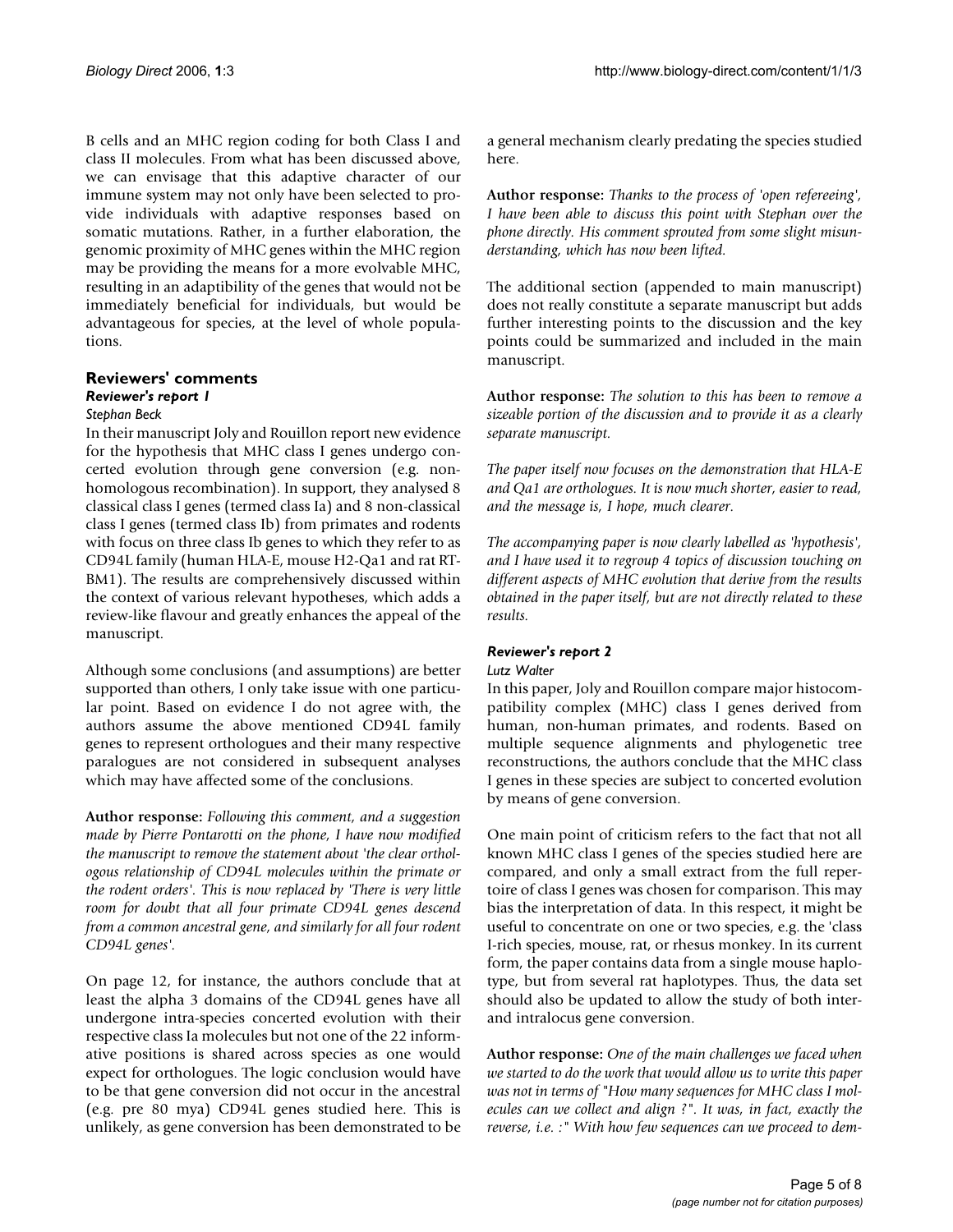*onstrate, beyond reasonable doubt, that MHC class I loci do undergo concerted evolution ?" All the figures presented in the paper were obtained from the one alignment we settled for in the end. Changing just one sequence in the list would require performing the whole study all over again, which would represent several weeks of tenuous work.*

*Although our observations lead us to discuss many aspects related to MHC evolution, evaluating the frequency of inter and intra-locus conversion events was not within the remit of this study. Regarding the choice of MHC sequences from several rat MHC haplotypes, and from a single mouse haplotype, we do not see why this should have any relevance to the type of work we have done, and to the conclusions we reach. Outside of particular situation where genes can co-evolve because they are closely linked (such as RT1-A and TAP), MHC haplotypes are, after all, relatively artificial sets of genes that happened to find themselves on the same chromosomal strand when inbred strains were generated.*

*Starting with many more sequences, we would have faced the following problems:*

*1) The alignment showed on Figure 1, which was used to generate the trees, could not have been provided within the manuscript. We also find that the clarity of figures containing trees degrades rapidly when these trees have too many branches.*

*2) The computer time required for calculation of the trees and of the ds/dn values grows exponentially with the number of sequences, and the time spent generating the alignments and the figures is also dependent on the number of sequences included.*

*3) For the precise question we wanted to address, the only class Ib loci that were informative were those identified in at least two species. We also felt that it was best to restrict our analysis to those molecules for which a function had clearly been documented, and which had the same number of amino-acids as class Ia sequences (to avoid gaps in the alignment). When we embarked on this work, the only class Ib loci fulfilling these criteria were the CD94L and the murine M3 molecules. As far as we know, this is still true today.*

page 16: the sister grouping of M3 and CD94L genes is due to a limited data set (see above) and does not reflect true phylogenetic relationship (and is not supported by bootstrapping). Furthermore, it contradicts data by Hurt et al. (2004) who studied the phylogenetic relationship of all rat and mouse class I genes;

**Author response:** *We are in complete agreement with the statement that the grouping of M3 and CD94L does not necessarily reflect phylogenetic relationship, and this despite a bootstrapping value of 63% (with the methods used for these* *comparisons, values above 60% are usually considered significant, and this is specified several times in the paper). Two alternative interpretations relating to this were (and still are) proposed in the manuscript. We actually pointed to this feature of the tree to underline our point of view that extreme caution must be exerted when carrying out phylogenetic analyses of members of multigene families that undergo extensive intergenic exchanges.*

page 16 and more: it is not obvious why the authors introduce a new abbreviation for 'residues outside the antigen recognition site (ROARS)' and do not use the widely accepted 'non-PBR';

**Author response:** *We chose to use ROARS because we think it sounds better than 'non-PBR', and also because not all class I molecules present peptides.*

page 17, second paragraph: the authors should explain how homogenisation can be afforded in non-PBRs, particularly at those sites where PBRs and non-PBRs alternate. Is the degree of homology between the two sequences high enough to allow gene conversion to take place?

**Author response:** *What we witness here are signs that are very evocative of intra-species homogenisation, and gene conversion seems to be the most likely mechanism to explain this. We have no way of knowing when these events took place, and between what sequences (for example, some other genes, or pseudogenes, could have served as relay between certain sequences). Furthermore, although gene conversion is clearly favoured between homologous sequences, we are not aware of data documenting the minimal length of homologous sequences required for gene conversion to take place. Outside of the fact that this question seems to be way beyond the scope of our study, we therefore would have no way of addressing this question.*

I would not recommend adding of the additional section into the manuscript, as the manuscript might become 'unreadable'. However, certain aspects of this "additional" discussion section might be included in the manuscript. Nevertheless, I would strongly recommend considerable shortening of the manuscript.

In my opinion, this paper should be published, but should be regarded as a 'hypothesis paper' as it contains many assumptions, which were not proven by experimental evidence, and it contains many review-like sections.

**Author response:** *As explained above, we have managed to comply to these slightly contradictory recommendations (i.e. including more points but shortening overall) by splitting the paper in two: One 'real' paper with the results, and one hypothesis paper.*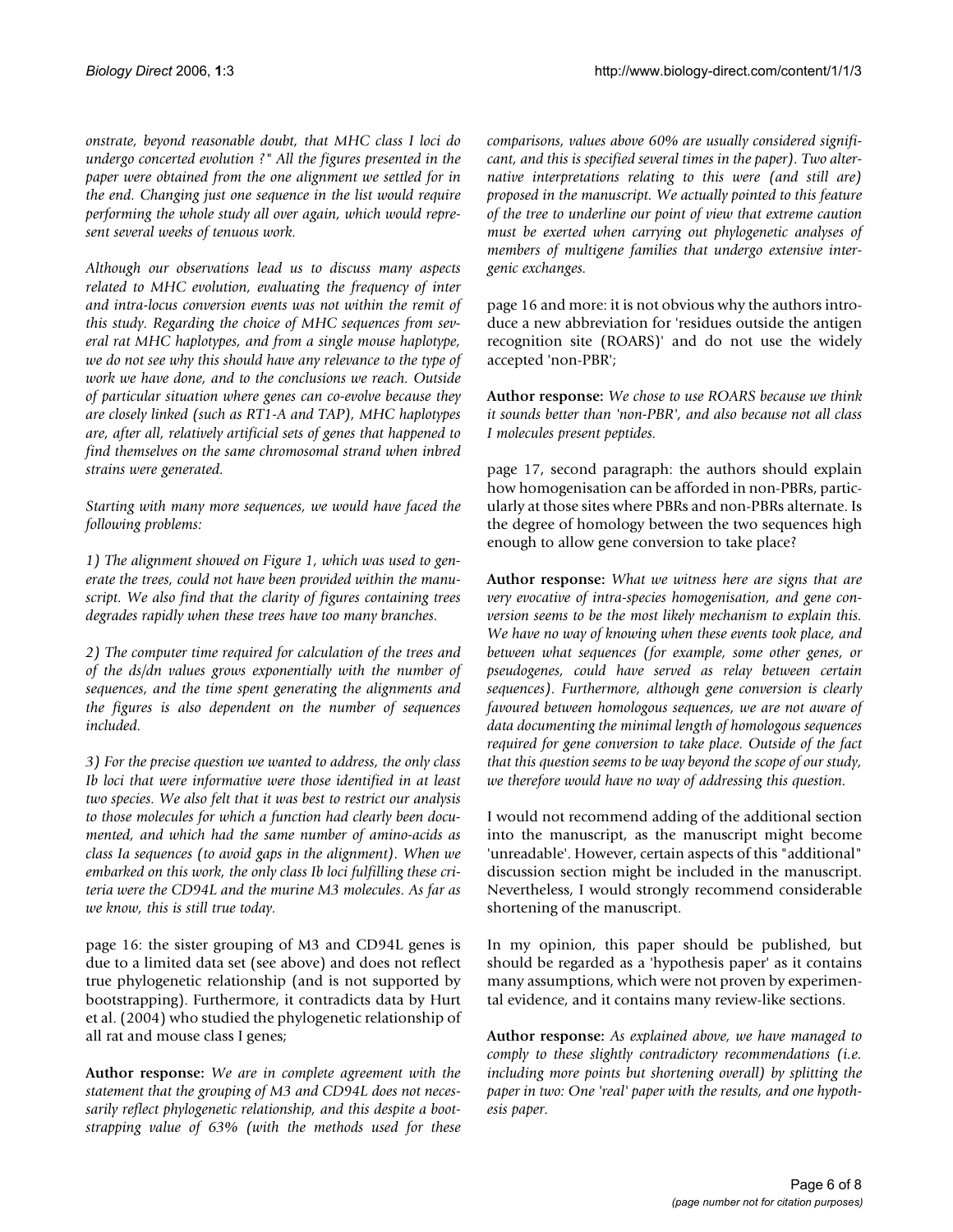### *Reviewer's report 3*

#### *Pierre Pontarotti*

This article hypothesizes that the Peptide Binding Region of the mouse, rat and human Class I b, that presents the leader peptide from the Class I a molecules to natural killer cells, evolved from a common ancestor while the non PBR part evolved via gene conversion.

The arguments are based upon phylogenic analysis and upon the conserved location of these MHC class I b genes.

This contrasts with another hypothesis: the MHC class I genes are lineage specific, they come from a common ancestor which is different in the human and mouse lineage, (in other word class I gene from mouse and human are paralogues), and HLA E and H2Qa1 PBR evolved via convergent evolution...

In order to strengthen their hypothesis the authors should screen other mammalian lineages using ensembl data bases since some sequences of ensembl data base are not obligatory present in NCBI NR, especially those from canis, loxodanta, bos Taurus, canis Familirais and monodelphis (even if this species is out side of the eutherian group). If an "HLAE like" PBR orthologue is found in all these groups, the author hypothesis will be stronger supported.

**Author response:** *We would indeed have been very interested to identify MHC class I molecules with CD94L-like PBR outside of the rodent and primate genera. As was already indicated in the result section entitled "Certain residues are CD94L-specific, and others are homogenised within species" (on page 10 of the current manuscript), we have repeatedly tried to identify such molecules via several approaches in all the online databases available to us, and, as of 20 Dec 2005, we have not succeeded so far.*

Second if the conversion of the non PBR HLA E like gene is an ongoing process, this could be seen at higher taxonomic level, for example at primate level by comparing human chimp and macaque MHC class I genes: more homogenization should be seen outside the "HLA E like" PBR than within the PBR.

**Author response:** *This is indeed exactly what we see, and this is discussed on page 18 of the manuscript (Comparison of this tree...... low support values).*

Other comments:

Concerning the sentence page 14 L 11: Among the classI B ...years ago. I do not understand why the results confirm that CD94L molecules are much more evolutionary conserved than Class I a molecules.

**Author response:** *This was indeed confusing, and I have tried to clarify this point by writing the following sentence:*

*"The fact that the comparison of primate sequences strongly suggests that the four CD94L are orthologues, whereas this is much less clear for the corresponding class Ia sequences confirms previous reports that primate*

## **Acknowledgements**

Many thanks to Carol Featherstone, Nicolas Galtier, Denis Hudrisier, Philippe Le Bouteiller, Jim Kaufman, and John Trowsdale for careful reading of the manuscript and to Stephan Beck, Pierre Pontarotti and Lutz Walter for their time and dedication in their work as referees for this manuscript. Etienne Joly is employed and funded by INSERM.

### **References**

- 1. Michaelsson J, Teixeira de Matos C, Achour A, Lanier LL, Karre K, Soderstrom K: **[A signal peptide derived from hsp60 binds](http://www.ncbi.nlm.nih.gov/entrez/query.fcgi?cmd=Retrieve&db=PubMed&dopt=Abstract&list_uids=12461076) [HLA-E and interferes with CD94/NKG2A recognition.](http://www.ncbi.nlm.nih.gov/entrez/query.fcgi?cmd=Retrieve&db=PubMed&dopt=Abstract&list_uids=12461076)** *J Exp Med* 2002, **196(11):**1403-1414.
- 2. Lo WF, Woods AS, DeCloux A, Cotter RJ, Metcalf ES, Soloski MJ: **[Molecular mimicry mediated by MHC class Ib molecules](http://www.ncbi.nlm.nih.gov/entrez/query.fcgi?cmd=Retrieve&db=PubMed&dopt=Abstract&list_uids=10655113) [after infection with gram-negative pathogens.](http://www.ncbi.nlm.nih.gov/entrez/query.fcgi?cmd=Retrieve&db=PubMed&dopt=Abstract&list_uids=10655113)** *Nat Med* 2000, **6(2):**215-218.
- 3. Gleimer M, Parham P: **[Stress management: MHC class I and](http://www.ncbi.nlm.nih.gov/entrez/query.fcgi?cmd=Retrieve&db=PubMed&dopt=Abstract&list_uids=14563312) [class I-like molecules as reporters of cellular stress.](http://www.ncbi.nlm.nih.gov/entrez/query.fcgi?cmd=Retrieve&db=PubMed&dopt=Abstract&list_uids=14563312)** *Immunity* 2003, **19(4):**469-477.
- 4. Pietra G, Romagnani C, Mazzarino P, Falco M, Millo E, Moretta A, Moretta L, Mingari MC: **[HLA-E-restricted recognition of](http://www.ncbi.nlm.nih.gov/entrez/query.fcgi?cmd=Retrieve&db=PubMed&dopt=Abstract&list_uids=12960383) [cytomegalovirus-derived peptides by human CD8+ cytolytic](http://www.ncbi.nlm.nih.gov/entrez/query.fcgi?cmd=Retrieve&db=PubMed&dopt=Abstract&list_uids=12960383) [T lymphocytes.](http://www.ncbi.nlm.nih.gov/entrez/query.fcgi?cmd=Retrieve&db=PubMed&dopt=Abstract&list_uids=12960383)** *Proc Natl Acad Sci U S A* 2003, **100(19):**10896-10901.
- 5. Salerno-Goncalves R, Fernandez-Vina M, Lewinsohn DM, Sztein MB: **Identification of a Human HLA-E-Restricted CD8+ T Cell [Subset in Volunteers Immunized with Salmonella enterica](http://www.ncbi.nlm.nih.gov/entrez/query.fcgi?cmd=Retrieve&db=PubMed&dopt=Abstract&list_uids=15494539) [Serovar Typhi Strain Ty21a Typhoid Vaccine.](http://www.ncbi.nlm.nih.gov/entrez/query.fcgi?cmd=Retrieve&db=PubMed&dopt=Abstract&list_uids=15494539)** *J Immunol* 2004, **173(9):**5852-5862.
- 6. Romagnani C, Pietra G, Falco M, Mazzarino P, Moretta L, Mingari MC: **[HLA-E-restricted recognition of human cytomegalovirus by](http://www.ncbi.nlm.nih.gov/entrez/query.fcgi?cmd=Retrieve&db=PubMed&dopt=Abstract&list_uids=15172443) [a subset of cytolytic T lymphocytes.](http://www.ncbi.nlm.nih.gov/entrez/query.fcgi?cmd=Retrieve&db=PubMed&dopt=Abstract&list_uids=15172443)** *Hum Immunol* 2004, **65(5):**437-445.
- 7. Davies A, Lopez-Briones S, Ong H, O'Neil-Marshall C, Lemonnier FA, Nagaraju K, Metcalf ES, Soloski MJ: **[Infection-induced expansion](http://www.ncbi.nlm.nih.gov/entrez/query.fcgi?cmd=Retrieve&db=PubMed&dopt=Abstract&list_uids=15153501) [of a MHC Class Ib-dependent intestinal intraepithelial gam](http://www.ncbi.nlm.nih.gov/entrez/query.fcgi?cmd=Retrieve&db=PubMed&dopt=Abstract&list_uids=15153501)[madelta T cell subset.](http://www.ncbi.nlm.nih.gov/entrez/query.fcgi?cmd=Retrieve&db=PubMed&dopt=Abstract&list_uids=15153501)** *J Immunol* 2004, **172(11):**6828-6837.
- 8. Hu D, Ikizawa K, Lu L, Sanchirico ME, Shinohara ML, Cantor H: **[Anal](http://www.ncbi.nlm.nih.gov/entrez/query.fcgi?cmd=Retrieve&db=PubMed&dopt=Abstract&list_uids=15098030)[ysis of regulatory CD8 T cells in Qa-1-deficient mice.](http://www.ncbi.nlm.nih.gov/entrez/query.fcgi?cmd=Retrieve&db=PubMed&dopt=Abstract&list_uids=15098030)** *Nat Immunol* 2004, **5(5):**516-523.
- 9. Springer MS, Murphy WJ, Eizirik E, O'Brien SJ: **[Placental mammal](http://www.ncbi.nlm.nih.gov/entrez/query.fcgi?cmd=Retrieve&db=PubMed&dopt=Abstract&list_uids=12552136) [diversification and the Cretaceous-Tertiary boundary.](http://www.ncbi.nlm.nih.gov/entrez/query.fcgi?cmd=Retrieve&db=PubMed&dopt=Abstract&list_uids=12552136)** *Proc Natl Acad Sci U S A* 2003, **100(3):**1056-1061.
- 10. Khalturin K, Becker M, Rinkevich B, Bosch TC: **[Urochordates and](http://www.ncbi.nlm.nih.gov/entrez/query.fcgi?cmd=Retrieve&db=PubMed&dopt=Abstract&list_uids=12518047) [the origin of natural killer cells: identification of a CD94/](http://www.ncbi.nlm.nih.gov/entrez/query.fcgi?cmd=Retrieve&db=PubMed&dopt=Abstract&list_uids=12518047) [NKR-P1-related receptor in blood cells of Botryllus.](http://www.ncbi.nlm.nih.gov/entrez/query.fcgi?cmd=Retrieve&db=PubMed&dopt=Abstract&list_uids=12518047)** *Proc Natl Acad Sci U S A* 2003, **100(2):**622-627.
- 11. Flajnik MF, Canel C, Kramer J, Kasahara M: **[Which came first,](http://www.ncbi.nlm.nih.gov/entrez/query.fcgi?cmd=Retrieve&db=PubMed&dopt=Abstract&list_uids=2050387) [MHC class I or class II?](http://www.ncbi.nlm.nih.gov/entrez/query.fcgi?cmd=Retrieve&db=PubMed&dopt=Abstract&list_uids=2050387)** *Immunogenetics* 1991, **33(5-6):**295-300.
- 12. Zhu X, Zhao X, Burkholder WF, Gragerov A, Ogata CM, Gottesman ME, Hendrickson WA: **[Structural analysis of substrate binding](http://www.ncbi.nlm.nih.gov/entrez/query.fcgi?cmd=Retrieve&db=PubMed&dopt=Abstract&list_uids=8658133) [by the molecular chaperone DnaK.](http://www.ncbi.nlm.nih.gov/entrez/query.fcgi?cmd=Retrieve&db=PubMed&dopt=Abstract&list_uids=8658133)** *Science* 1996, **272(5268):**1606-1614.
- 13. Gallucci S, Matzinger P: **[Danger signals: SOS to the immune sys](http://www.ncbi.nlm.nih.gov/entrez/query.fcgi?cmd=Retrieve&db=PubMed&dopt=Abstract&list_uids=11154927)[tem.](http://www.ncbi.nlm.nih.gov/entrez/query.fcgi?cmd=Retrieve&db=PubMed&dopt=Abstract&list_uids=11154927)** *Curr Opin Immunol* 2001, **13(1):**114-119.
- 14. Pancer Z, Mayer WE, Klein J, Cooper MD: **[Prototypic T cell](http://www.ncbi.nlm.nih.gov/entrez/query.fcgi?cmd=Retrieve&db=PubMed&dopt=Abstract&list_uids=15328402) [receptor and CD4-like coreceptor are expressed by lym](http://www.ncbi.nlm.nih.gov/entrez/query.fcgi?cmd=Retrieve&db=PubMed&dopt=Abstract&list_uids=15328402)[phocytes in the agnathan sea lamprey.](http://www.ncbi.nlm.nih.gov/entrez/query.fcgi?cmd=Retrieve&db=PubMed&dopt=Abstract&list_uids=15328402)** *Proc Natl Acad Sci U S A* 2004, **101(36):**13273-13278.
- 15. Pancer Z, Amemiya CT, Ehrhardt GR, Ceitlin J, Gartland GL, Cooper MD: **[Somatic diversification of variable lymphocyte recep](http://www.ncbi.nlm.nih.gov/entrez/query.fcgi?cmd=Retrieve&db=PubMed&dopt=Abstract&list_uids=15241406)**[tors in the agnathan sea lamprey.](http://www.ncbi.nlm.nih.gov/entrez/query.fcgi?cmd=Retrieve&db=PubMed&dopt=Abstract&list_uids=15241406) **430(6996):**174-180.